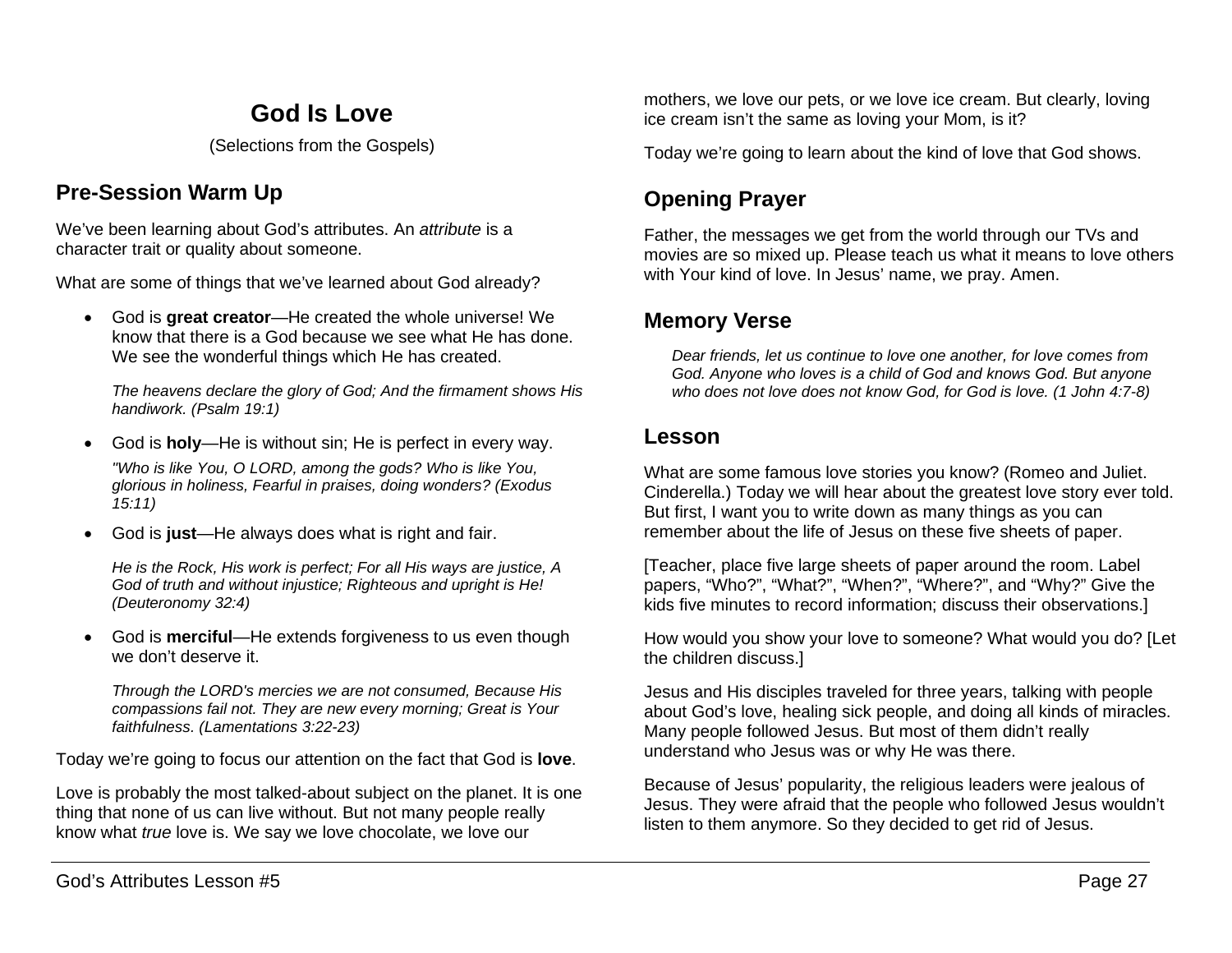#### Matthew 26:3-4

*At that same time the leading priests and elders were meeting at the residence of Caiaphas, the high priest, (4) plotting how to capture Jesus secretly and kill him.*

The leaders paid one of Jesus' disciples to betray Him.

#### Matthew 26:14-16

*Then Judas Iscariot, one of the twelve disciples, went to the leading priests (15) and asked, "How much will you pay me to betray Jesus to you?" And they gave him thirty pieces of silver. (16) From that time on, Judas began looking for an opportunity to betray Jesus.*

Judas, one of Jesus' closest friends, led soldiers through the dark to where Jesus was praying. They arrested Jesus and pressured the Roman governor to order Jesus to die on a cross!

As Jesus hung on the cross, He looked at the people around Him. There were people making fun of Him and yelling angrily at Him. But, Jesus didn't say anything to them. Instead He prayed to the Father.

Luke 23:34a [Teacher, read]

*Jesus said, "Father, forgive them, for they don't know what they are doing."* 

Jesus is much more powerful than the ropes and nails that the soldiers used to put Him on the cross. He is all-powerful; He is almighty! He could have broken free at any moment! He could have called down legions of angels.

#### Matthew 26:53

*Don't you realize that I could ask my Father for thousands of angels to protect us, and he would send them instantly?*

Why do you think that Jesus chose to stay on the cross? (Because of His love for us.) He knew He was there to pay the penalty for sin so all people everywhere would have the chance to be forgiven and live forever with Him.

Jesus chose to lay down His life for ours even though we were not worthy of His love.

Romans 5:8

*But God showed his great love for us by sending Christ to die for us while we were still sinners.*

That is what God's kind of love looks like. He took the punishment that we deserved. God's love is real. It is pure and complete. Because of what He did for us we will someday live in His very presence, forever.

No matter what we do, He will always love us with an everlasting love. That's because God is unchangeable; He is *always* loving. 1 John 4:8 says that *God is love*. He cannot be any other way, because He is God.

Often we feel like a balloon that has not been inflated. [Teacher, hold up an un-inflated balloon.] We feel let down and disappointed as if all the air has been let out of us. But when we turn to God, His love starts to fill us up. [Start to blow up the balloon.] Before long, we do not feel our disappointment and sadness because we are so full of the knowledge of His love for us. [Finish blowing it up.] He lavishes us with His love!

Nobody can love us as much as God. There is nothing we can do to make Him stop loving us. And, there is nothing we can do to make Him love us any more than He already does. When we think about how great His love is for us, God's love should overflow all over everyone else. [Let the balloon fly through the class room.]

God wants us to love one another in the same way that He loves us.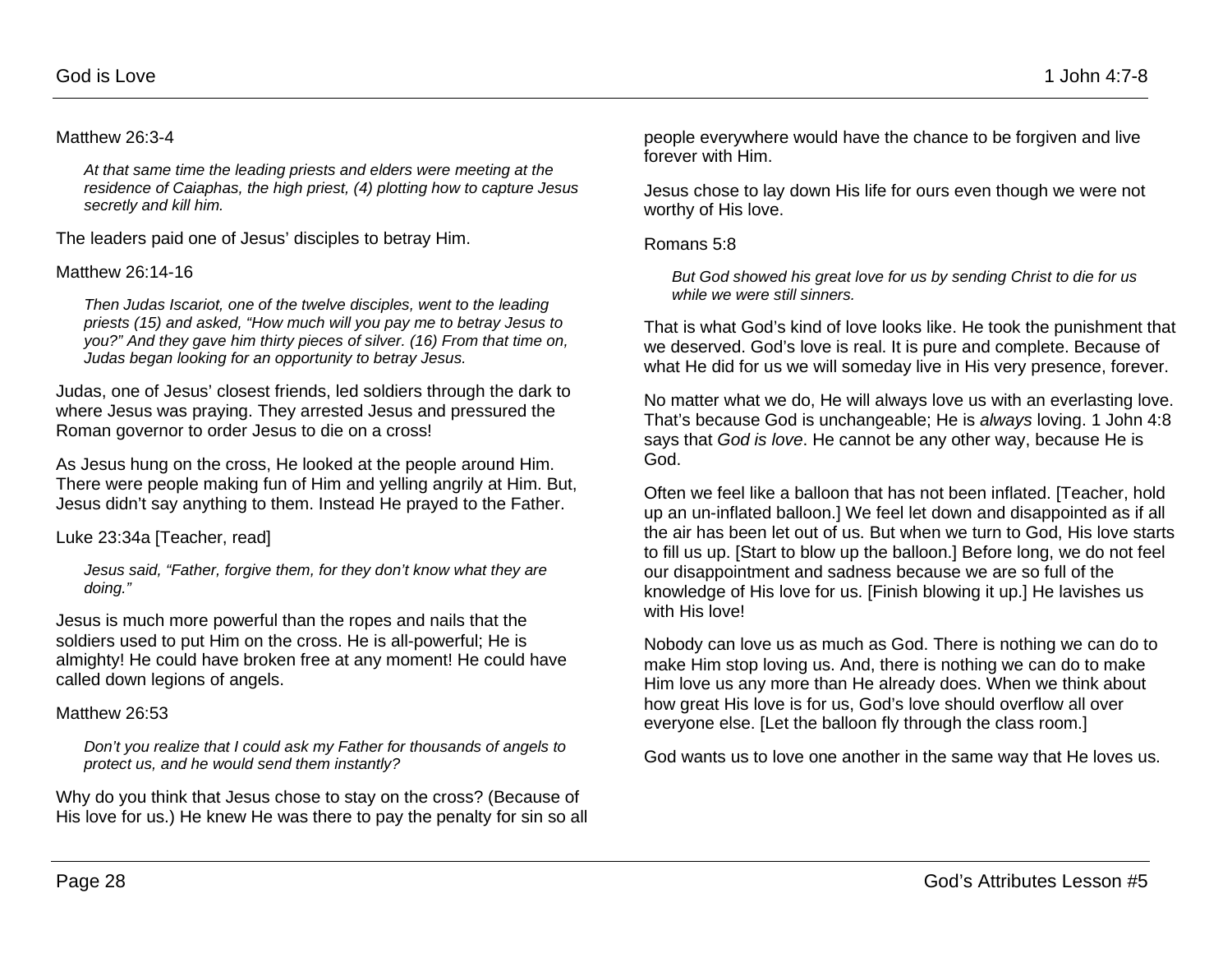#### *What does God's kind of love look like?*

God's Love is not just a feeling, it's an action word. And, if you are truly a child of God, then you will choose to love people with God's kind of love, even when they don't deserve it.

- 1. One way to love people with God's kind of love is to do all you can to live in peace with everyone; you are to be a peacemaker.
- 2. Secondly, you will be willing to forgive others when they do things that bug you just because you know that God has forgiven you so much.
- 3. Third, you will be completely unselfish; it is a love that gives and keeps on giving; it's having compassion on others and being willing to do something for them with no thought of getting anything in return

God's love considers what is best for the other person. God's love always puts the other person's needs first. Jesus laid down His life for the sakes of His friends. He was willing to endure a painful death on the cross for our sakes.

- 4. Fourth, you will be actively looking for opportunities to do what God says is the right thing to do, even when it's inconvenient for you.
- 5. Fifth, you will be faithful; true to your word. Always doing what you say you're going to do.

God wants us to show others what His love looks like through our own gentle actions so that they will come to know Him as their own personal Lord and Savior.

### **Closing Prayer**

Lord, thank You for your amazing love that You demonstrated to us by coming and dying on the cross for our sakes. Thank You that You were not selfish, but that You laid down your very life for us. Thank

You for forgiving us of our sins. Help us to show other people that same kind of Godly love – Your kind of love. In Jesus' name, we pray. Amen.

### **Learning Activities**

#### **Activity Corner**

As I read to you a situation, tell me how you could show God's kind of love:

- A new girl is in your class. She is very quiet and always eats lunch by herself. You've seen her looking at you and your friends at recess. How could you show love to her?
- Your Sunday school class is having a workday at your church. You've been asked to help pull weeds from the large flower beds in front of the church. You very much dislike pulling weeds. How can you show God's kind of love as you help out?
- Your grandma is very ill and you don't know what will happen to her. What can you do to show her God's kind of love?
- Your three-year-old cousin is visiting. You're trying to put together a new puzzle that you've just received as a birthday present. Your cousin really wants to help. How can you show God's kind of love as he tries to help?
- Suppose you are at a friends' birthday party and one guest is being excluded from most of the activities. How can you show God's kind of love to this person?
- You've just earned ten dollars by helping your neighbors clean out their garage. You're trying to decide what to do with your money. How can you show God's kind of love with your money?